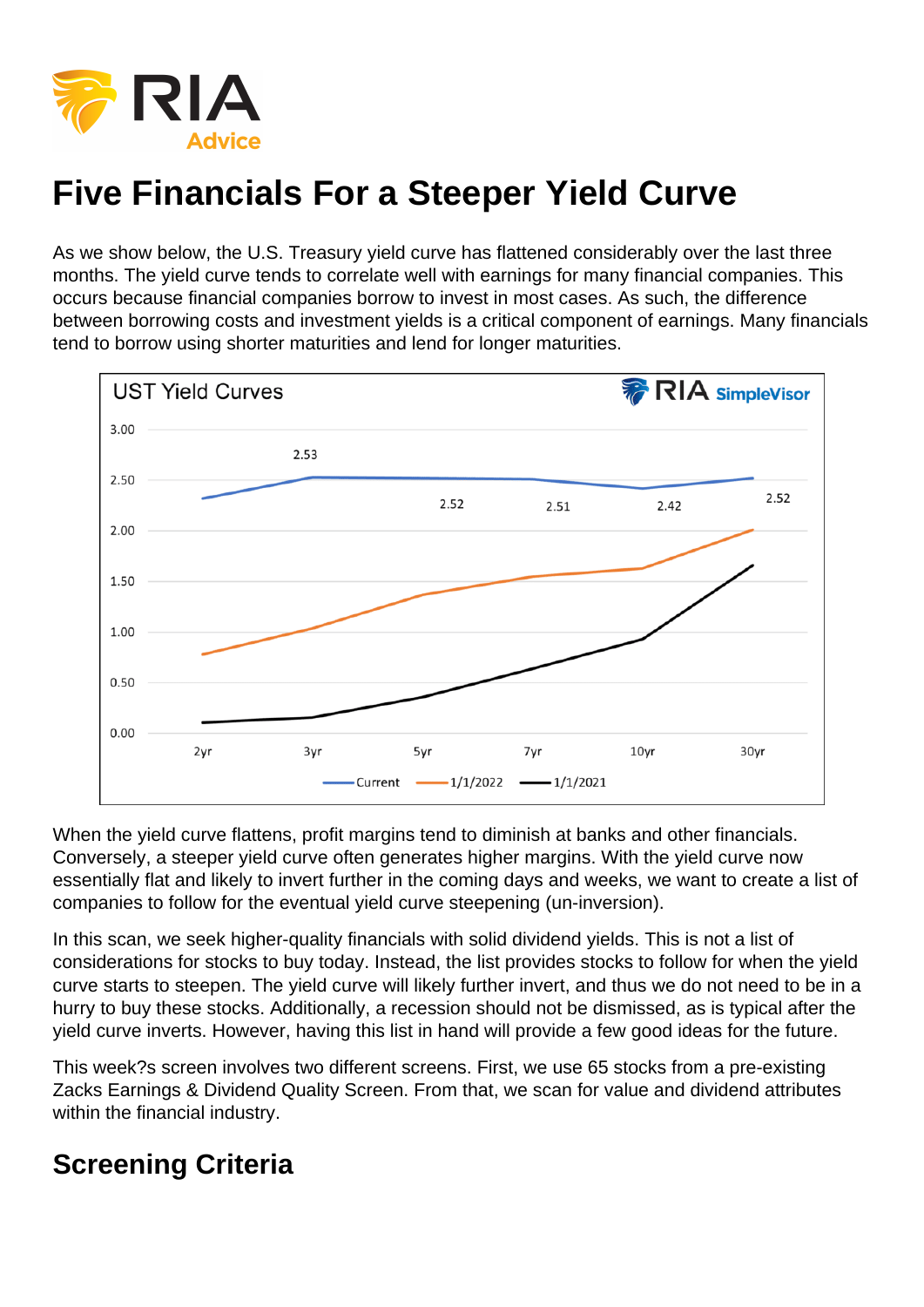Sector = Financials from Zack?s Earnings & Dividend Quality Screen. For more on how Zack?s screens for earnings and dividend quality, please read the following white paper from Zacks. [LINK](http://www.zackspro.com/zrs50/reportPDFs/Earnings_and_Dividend_Score.pdf)

We then screened for the following factors:

- P/E and Forward P/E <15
- Dividend Yield > 2.5%
- EPS Growth next year > 10%

## Company Summaries (all descriptions courtesy Zacks)

#### Bank of New York Mellon (BK)

Bank of New York Mellon Corporation (BNY Mellon) is a global investments company dedicated to helping its clients manage and service their financial assets throughout the investment lifecycle. Whether providing financial services for institutions, corporations or individual investors, BNY Mellon delivers informed investment management and investment services in 35 countries and more than 100 markets.

All five companies are expected to grow EPS by more than 10% next year, but BK is expected to double that pace with 21.7% growth. While you are gaining in EPS growth versus the screen results, you give up some dividend yield. BK has the lowest dividend yield on the list (2.58%).

### MetLife (MET)

MetLife, Inc. is a leading global provider of insurance, annuities and employee benefit programs, serving 90 million customers. Through its subsidiaries and affiliates, MetLife holds leading market positions in the United States, Japan, Latin America, Asia, Europe, the Middle East and Africa.

While MET beat other financials to make our list of five stocks, it does not particularly stand out versus the other screen results. It trades at a solid valuation, pays a respectable dividend yield, and is expected to keep up on EPS growth next year.

## JPMorgan Chase & Co (JPM)

JPMorgan Chase & Company is a financial services firm. The Company is engaged in investment banking, financial services for consumers and small businesses, commercial banking, financial transaction processing, asset management and private equity.

Despite sitting in the middle of the pack when it comes to trailing P/E, JPM trades at the highest forward P/E on the list. JPM is expected to grow EPS by 12.1% next year and pays a nice dividend